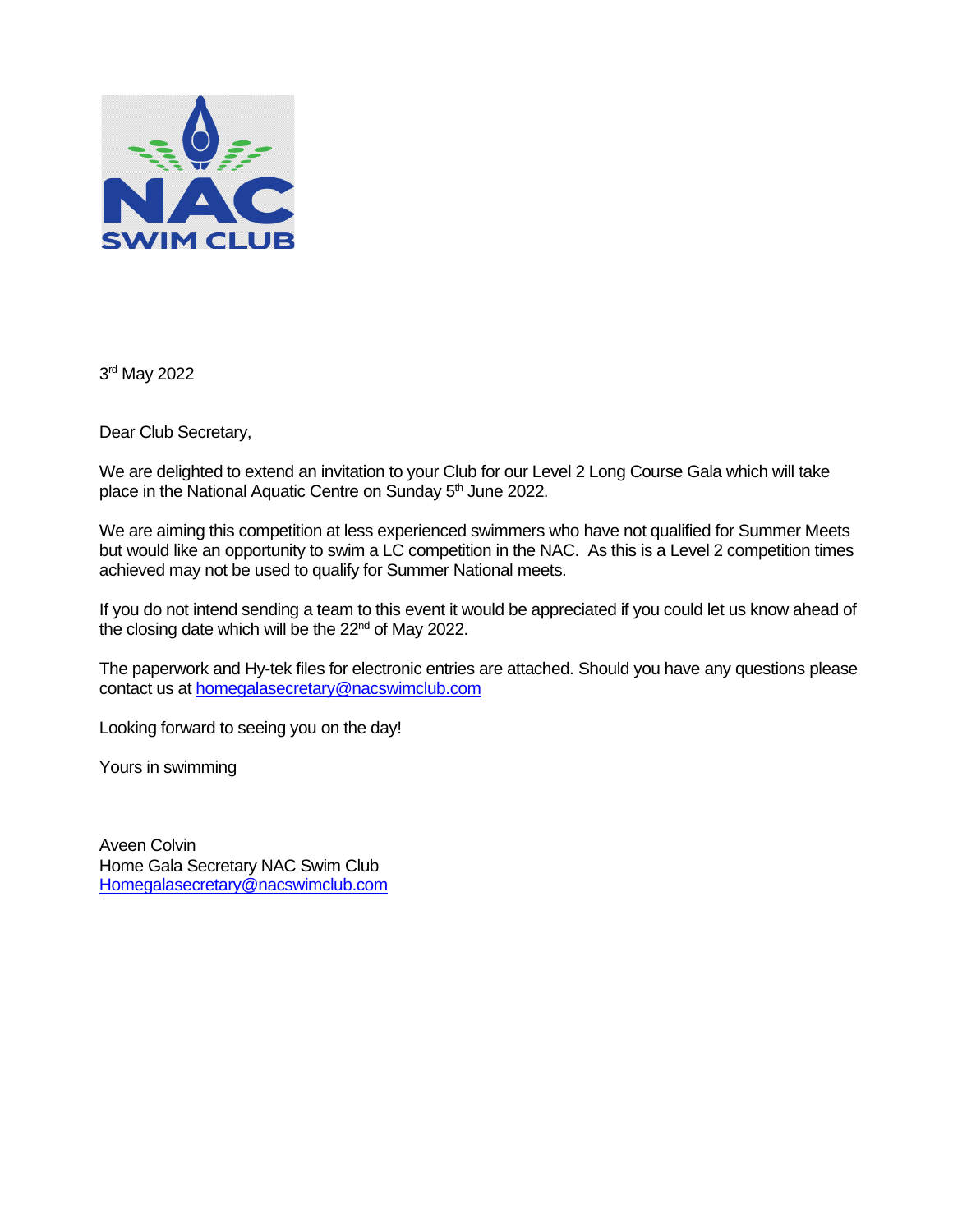

# **Invitational LC Gala 5 th June 2022**

Meet License **L2/LC**

# **MEET INFORMATION**

| National Aquatic Centre - Abbotstown, Blanchardstown, Dublin 15 |
|-----------------------------------------------------------------|
|                                                                 |

- **FACILITIES**: 10 Lane 25m Competition Pool /No cool down facilities available 2000 Spectator Accommodation
- **DATE:** Sunday 5<sup>th</sup> June 2022

**SESSIONS**: Session 1 - Warm Up 7.45am Start 9.00am Session 2 - Warm up 1.15pm Start 2.30pm

- **AGE GROUP 10 & Under, 11/12, 13/14, 15/16, 17&Over Relay Age Group 12 & Under, 13/14, 15& Over**
- **EVENTS 50m, 100m, 200m Back, Breast, Fly & Free 200IM, 200 Free Relay, 200Medley Relay.**
- **CLOSING DATE**: **Latest date for receipt of entries is 22nd May 2022**

**Entries open to members of affiliated Swim Ireland Clubs, a current SI registration number must be included with all entries**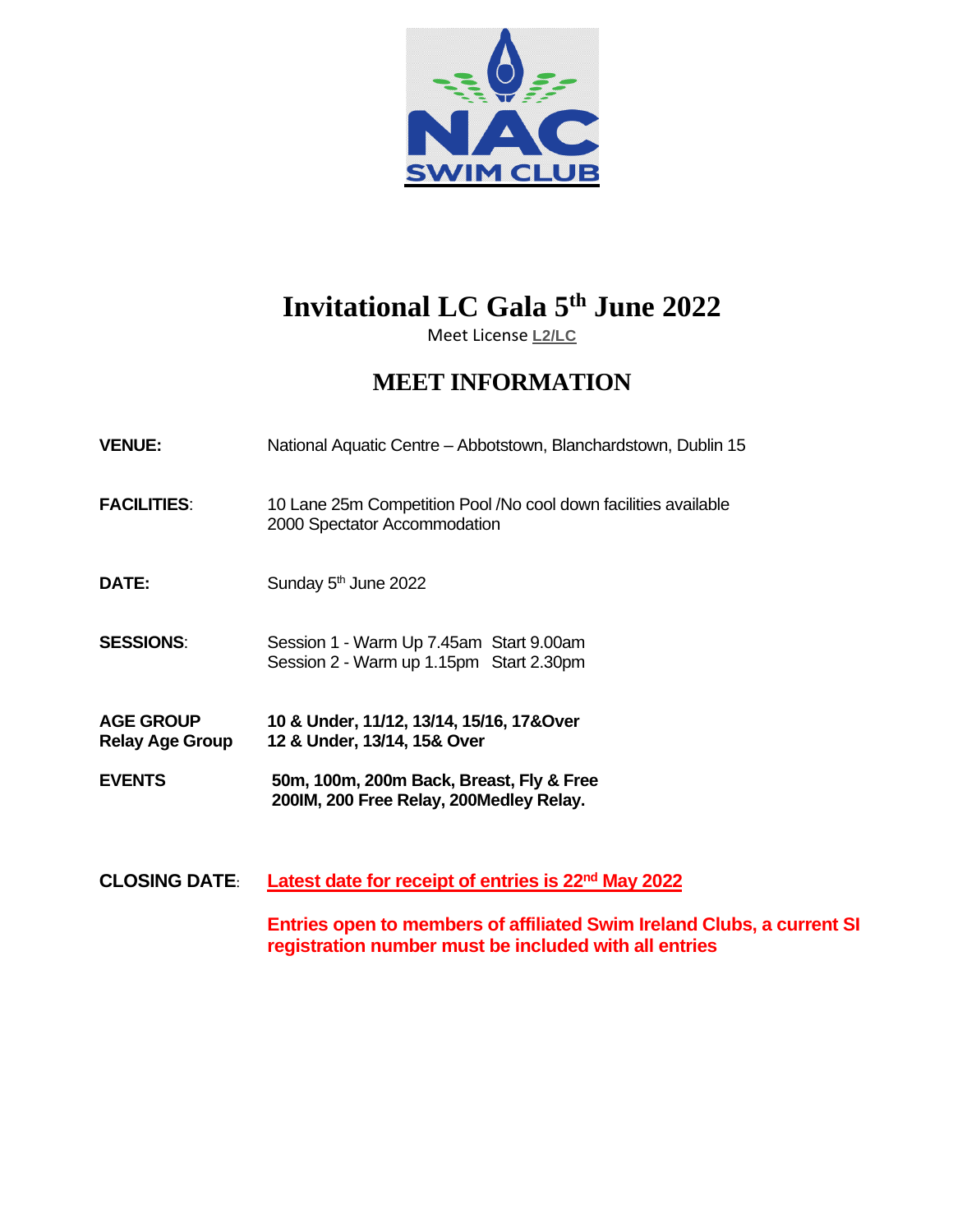

#### **ALL EVENTS WILL BE Heat Declared Winners**

**Events will be seeded based on times submitted and medals will be awarded to 1st, 2nd and 3rd in each of the stated age groups.** 

| <b>ENTRY TIMES:</b>   | Where no entry times (NT) have been submitted, swimmers will be placed in the first<br>heats of the particular Event.                           |                 |                                                                   |  |
|-----------------------|-------------------------------------------------------------------------------------------------------------------------------------------------|-----------------|-------------------------------------------------------------------|--|
| <b>AGE GROUPS:</b>    | Age as 31/12/2022 determines your age group for this meet.                                                                                      |                 |                                                                   |  |
| <b>ENTRY FEES:</b>    | €8.00 for each individual event entered and $€20$ for Relay Teams.<br>Payment is due by 12 <sup>th</sup> June 2022.                             |                 |                                                                   |  |
|                       | <b>Payment By Bank Transfer to</b>                                                                                                              | <b>ULSBIE2D</b> | <b>NAC Swim Club, Ulster Bank Lucan</b><br>IE20ULSB98604033284060 |  |
|                       | Cheque payable to NAC Swim Club<br>Posted to - 1 Hollybrook, Robinstown, Navan. Co Meath C15 F8F5                                               |                 |                                                                   |  |
| <b>SCRATCHES:</b>     | Scratches received before midnight on 2 <sup>nd</sup> June will not charged. Payment will be<br>due for any scratches received after that date. |                 |                                                                   |  |
| <b>ENTRY ADDRESS:</b> | Entries by Hy-tec only to homegalasecretary@nacswimclub.com by 22 <sup>nd</sup> May 2022                                                        |                 |                                                                   |  |
| <b>QUERIES:</b>       | By email to <b>homegalasecretary@nacswimclub.com</b>                                                                                            |                 |                                                                   |  |

#### **The Organisers of the Event reserve the right to limit entries.**

#### **DATA PROTECTION:**

NAC Swim Club uses a computer to manage entries and results. By submitting and accepting entries to the meet consent is hereby given, as required by the Data Protection Act, to the holding of personal information on computer. Personal data such as name, age, club, entered/achieved times may be made public prior to, during or after the meet (e.g. programs, results, Meet Mobile, etc).  $\triangleright$  Any points not covered by the above will be at the discretion of the Gala Organisers  $\triangleright$  The decision of the Gala Organisers will be final.